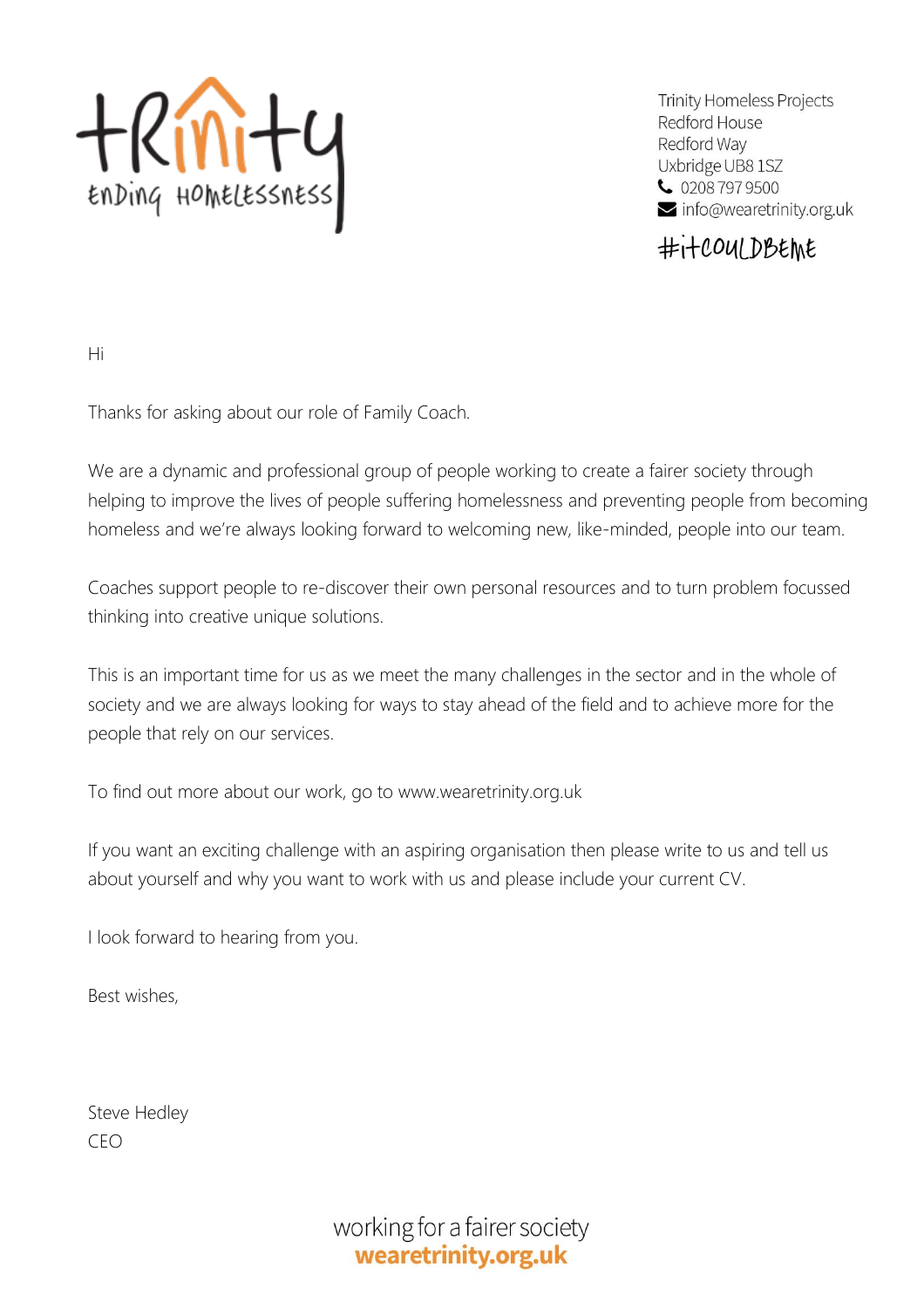# Why work for us?

Trinity is all about creating a fairer society through ending homelessness. Homelessness in Britain is the result of treating housing as a commodity rather than a human right. It is rooted in privilege, wealth and power and policies that are inconsistent with human rights – neglecting or failing to respond adequately to the needs of the most disadvantaged in response to crises or economic developments. The response should be clear: we must commit to ending homelessness. This would, in fact, be in line with the global target to ensure adequate housing for all by 2030, which was committed to in the UN's sustainable development goals.

Why work for us…? Because we believe deeply in justice and we are a community of committed people who want to make our lives count in leaving a legacy that makes the world a better place. We have deeply held values and ethics and a high degree of self-directed performance. We have a positive coaching culture and we are solution focussed. There is a genuine and deeply felt commitment to continuous improvement and an aspirational approach to the future and we will not stop until everyone has a home…or at least a bed for the night. Other reasons:

#### Great people

We currently have a team of 50+ gifted, friendly, funny people and in this year's staff survey half of them scored Trinity 8/10 as a place to work!

#### Flexible working

Some roles dictate that you've got to be somewhere at a certain time. Outside of this we value autonomy and work-life balance and we trust our people to manage their own time.

| Above average local pay                                 |                      |
|---------------------------------------------------------|----------------------|
| Pension                                                 |                      |
| Good annual leave                                       | "This is one of the  |
| Maternity and paternity leave                           | happiest places I've |
| We look after you when you're sick or need time off     | ever worked. I look  |
| Self-directed learning                                  | forward to coming in |
| A day off for your birthday                             | the mornings."       |
| And an all-expenses paid holiday (Okay no free holiday) |                      |
|                                                         |                      |
| working for a fairer society                            |                      |

wearetrinity.org.uk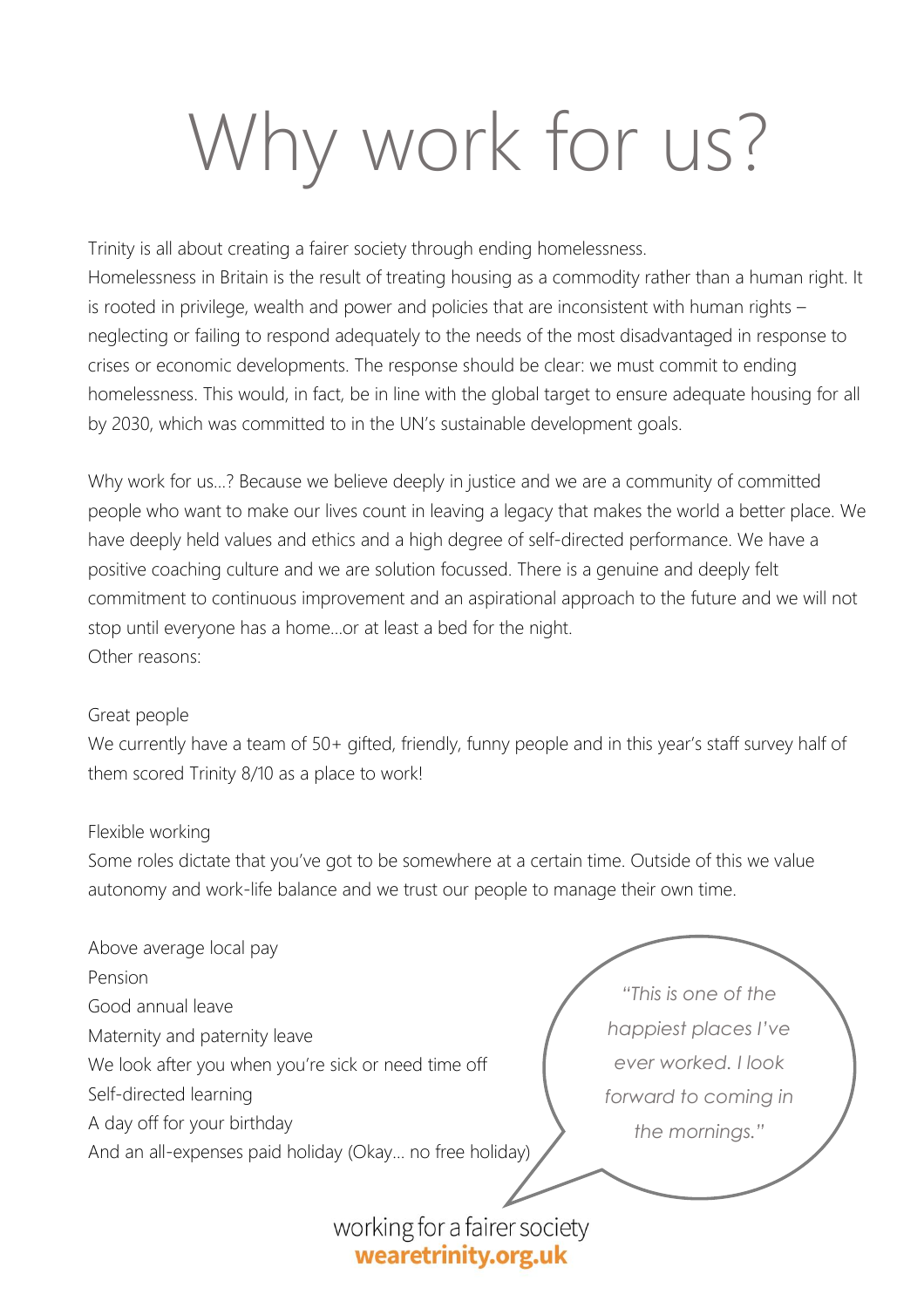### What we do

Trinity Homeless Projects (Trinity) is a registered Charity working in West London and Slough to end homelessness.

Hillingdon is one of London's largest Boroughs and we are the largest provider of Supported Accommodation in the Borough. We currently have over 50 properties housing over 300 people.

We employ full-time trained Coaches who offer between one and four hours coaching per resident per week depending on need and risk. Resident's needs and risks are reviewed by the Team every week. Coaches are trained NLP Practitioners and receive monthly individual and team coaching. We map our progress through a Strengths Chart that focuses on assets not deficits and this year our exresident survey showed that 86% of people that move on from our Supported Housing are still securely housed after 12 months, making Trinity a long-term solution to homelessness.

We have two large furniture recycling stores that deliver employment training and saves over 2,300 tons of C02 every year and we provide training and education to over 150 businesses, schools and colleges in an effort to prevent homelessness and rough sleeping.

We run a Reconnection Service for people sleeping rough at Heathrow and our Day Service (SHOC) in Slough work with about 100 people every week.

We lease properties from the Private Rented Sector and create licensed HMOs. Private landlords like our offer; we pay market rates, provide 24 hour call out and we're good neighbours. We charge Enhanced Housing Benefit which is comparable with other providers but our rents are unaffordable once someone secures a job and we are at risk of constant Welfare Reform and it is essential that we create a supply of affordable housing, at LHA rate.

We have a strategy with mapped pathways that can provide a local system where no one need to suffer homelessness again.

> *"Trinity is amazing, they have taught me how to be positive and how to stay strong and focussed on my life"*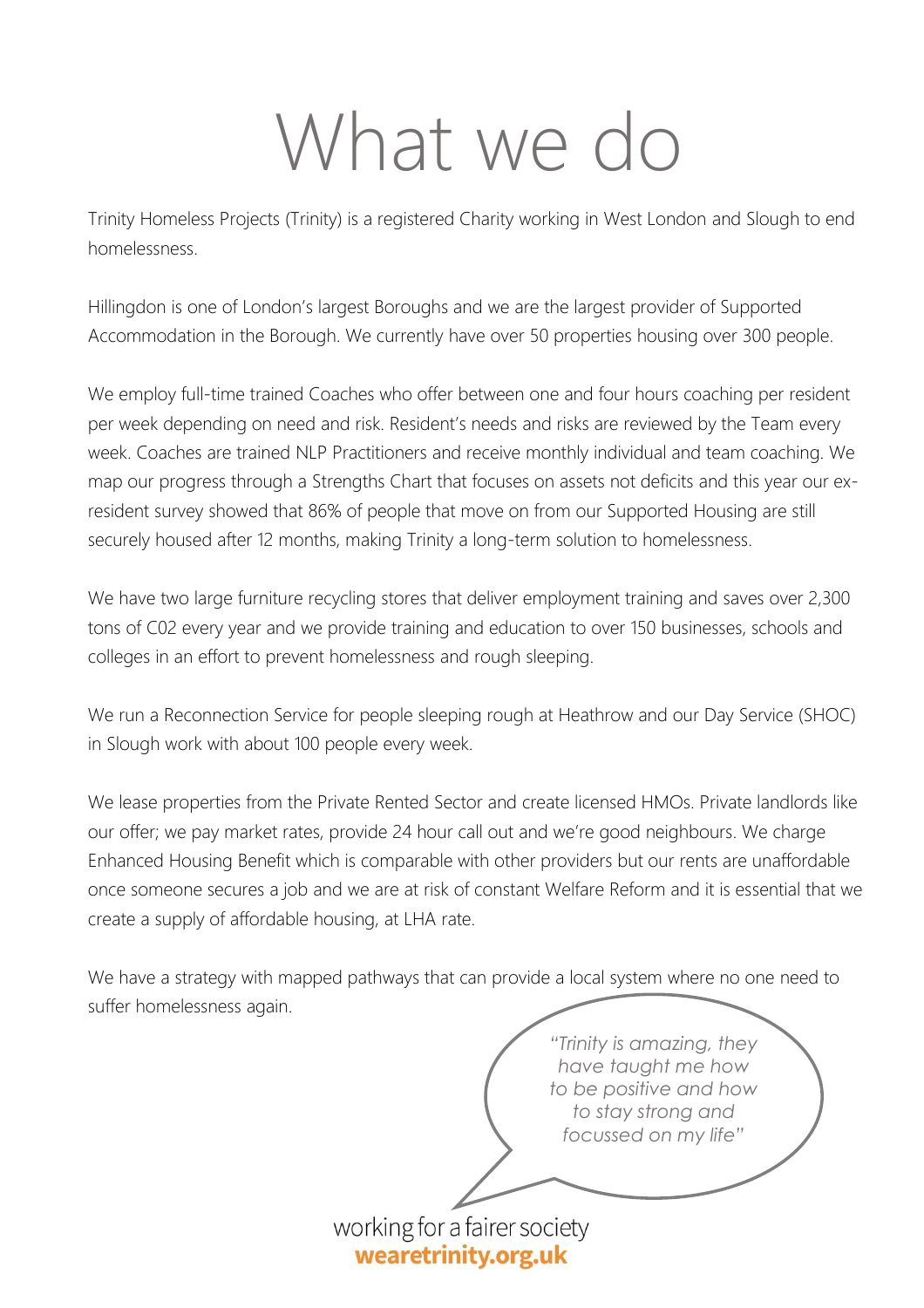# Our Theory of Change

Everyone has the right to a home…or at least a bed for the night



Life expectation in the UK currently stands at 80 years. If you are sleeping rough that almost halves to 43 years. Where we work the average time someone will have to sleep rough is 1.3 years and an analysis of the services currently being provided shows that the vast majority are designed to maintain people living on the streets rather than accessing housing.

We believe everyone has the right to a home or at least a bed for the night.

Our approach is to create a supply chain of services that ensures everyone where we work has access to a room and within as short amount a time as possible a home.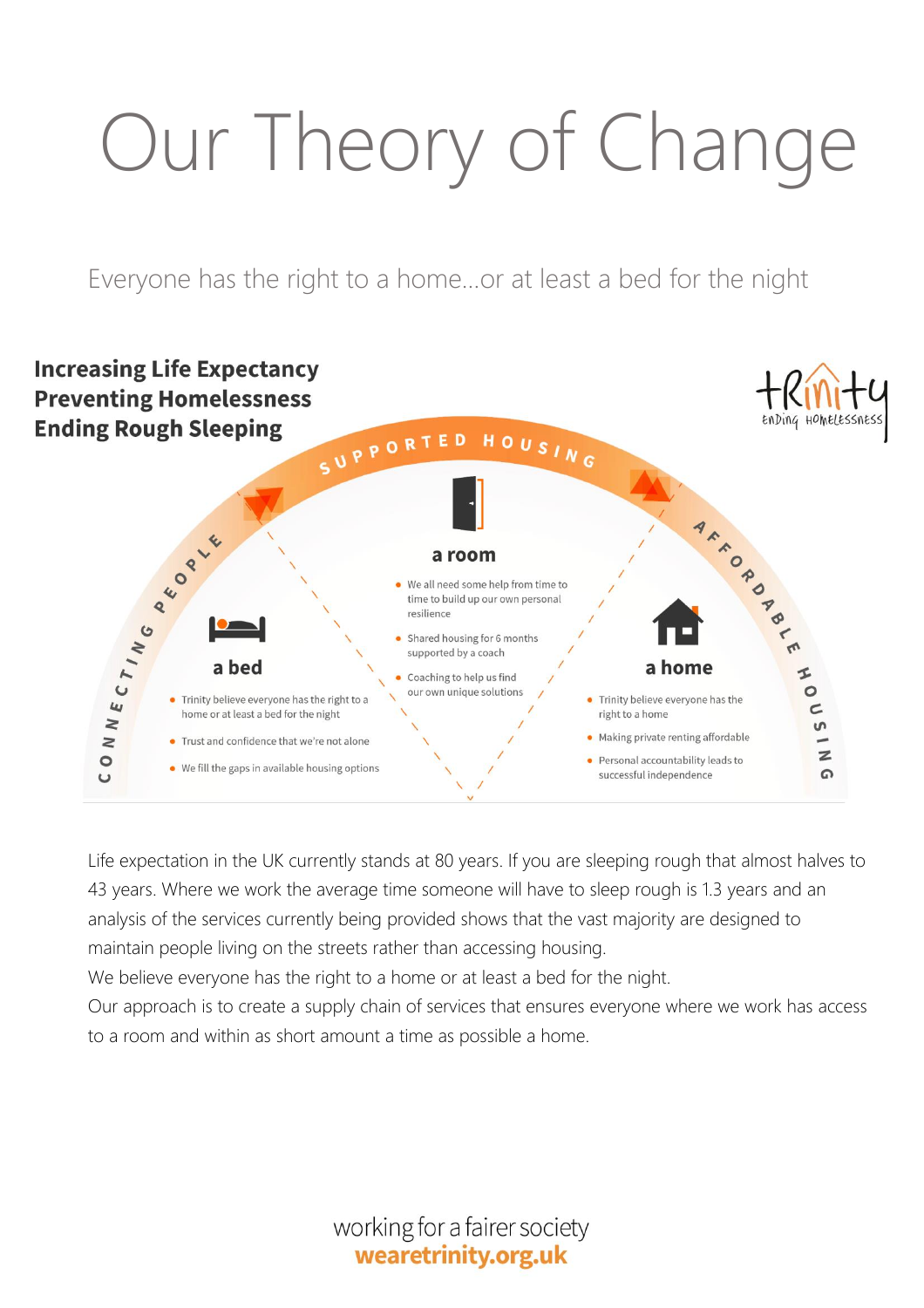

"If you have come here to 'help' me, you are wasting your time. But if your struggle for liberation is bound up with mine, then maybe we can work together." Lilla Watson 1985

#### The purpose of the Coach

The coaching we provide empowers residents to successfully manage their tenancy through engaging people in such a way that they can develop resourceful strategies. Person-centred planning is offered to all our residents who are encouraged to create a personalised support plan. The experience we have gained in working with people with complex needs has shown us that the most effective form of support is one where staff build a good relationship with the people we work with and the direction of travel is clear. This comes through regular, quality communication and identifying an agreed pathway that someone wants to take and is faithfully supported to achieve the outcome they want.

#### The role of a Coach

Our services combine the provision of; a home, great people to help and a focus on employment through individually tailored support plans to achieve a single outcome for every resident; successful independence for life. We work to strengthen the relationships in the lives of our residents and seek to add value in everything that we do and give support and learning at all times. We work flexibly and informally but at all times draw from a strong foundation of measurable outcomes and indicators of success.

Our approach to support is solution focused and includes complimentary interventions; Motivational Interviewing, Appreciative Enquiry, Brief Therapy and Nero Linguistic Programming. We fundamentally believe people have the solutions to their own problems. This presupposition means that we avoid being the 'expert', instead we coach residents to discover their own unique solutions.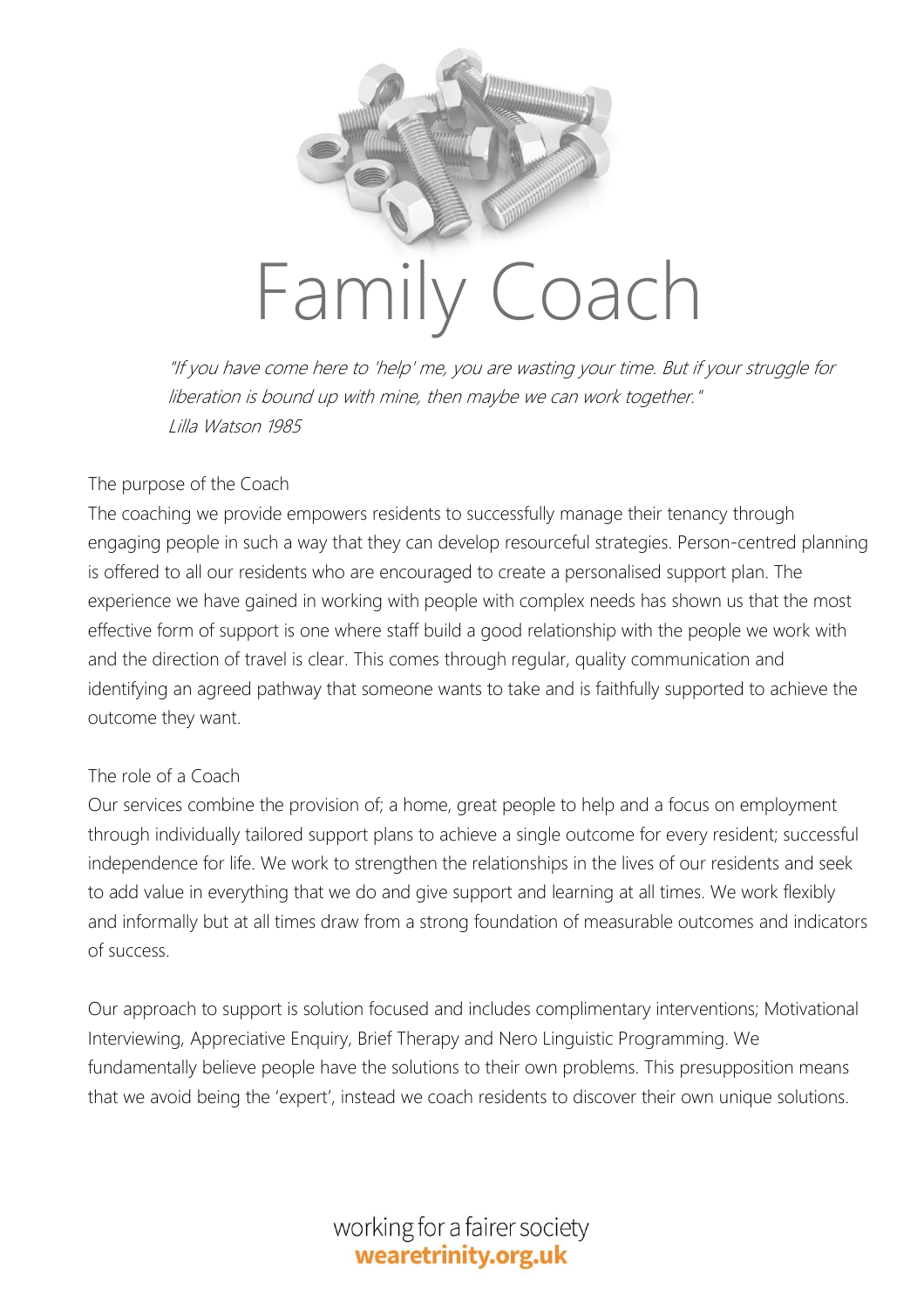A person's right to choose is a central value of our support and our response to a resident regarding support and housing management is informed by the identification of a resident's own awareness of their current circumstances. Implicit in this, is a sort of 'golden rule', that a Coaches' ongoing personal development and life processes are linked with his or her work. This gives us the ability to model resourceful states and ensures equity as we share our journey together.

The Coach uses the Strengths Chart which focuses specifically on each support pathway and supports residents in making changes by providing them with a map of the journey. It works by moving someone from a 'stuck' state to a state of 'self-reliance.' Coaches facilitate the combining of these pathways through building a close working relationship, not only with the residents, but with partner agencies.

Coaches are responsible for providing support to around 30 residents or 10 families depending on their individual support needs. Trinity's support follows a natural rhythm, rather than formal proceedings, this breaks down barriers and is conducive to a balanced lifestyle, including; good morning calls, shared breakfasts and evening meals, routine domestic chores and structured and unstructured activities throughout the day focusing on independent living skills, training, employment, physical and mental health and fun. It is through this daily positive connection with clients that we are able to provide space and time for people to address the reasons that caused them to experience homelessness and to demonstrate an alternative lifestyle that is a proven longterm solution to homelessness.

#### Family Coach

We live in a global village and Trinity has a track record of housing and coaching victims of war and persecution around the world; Ethiopia, Somalia, Eretria, DRC, Yemen, Iran, Iraq…and more recently Afghanistan and now Ukraine.

Our Family Coach's provide support to assist families to adaptation to life in the UK. As well as emotional support we help with; employment, benefits, housing, health and education, amongst other things.

#### Are you the right person?

Naturally, the success of our approach depends on having the highest quality staff with the right personal qualities to be the difference that makes the difference in our resident's lives.

Few occupations place such a premium on a staff member's human qualities, personal development processes and self-awareness as is required for a good Coach. In this job, it really matters what kind of person you are. In a job that impacts lives it is essentially about facilitating processes to assist people to reclaim, restore, enhance and actualise their innate human potential. Complex issues are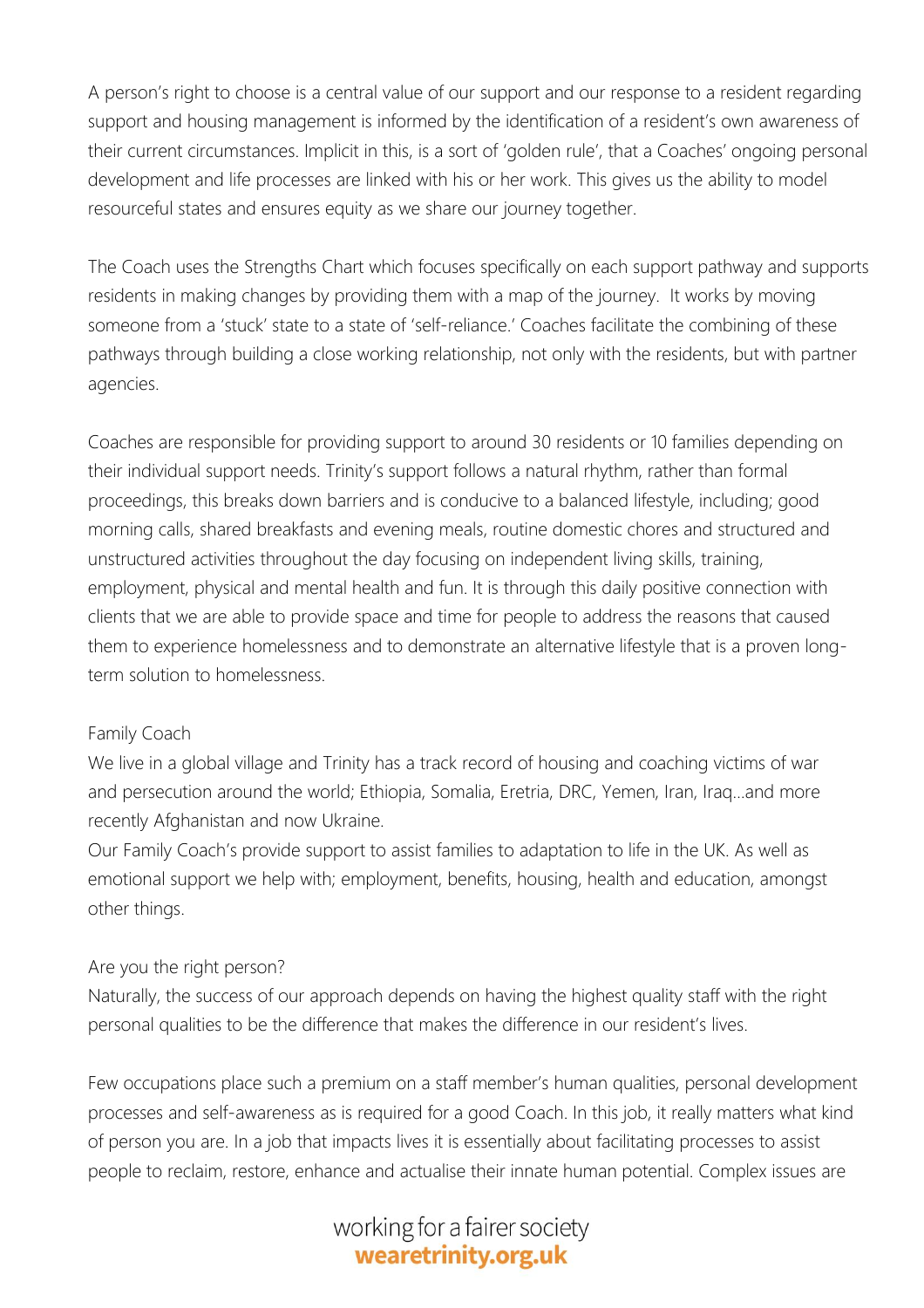often involved such as family breakdown, family trauma and violence, sexual abuse, problematic drug and alcohol use, domestic violence, unemployment, poverty, developmental delays and many other difficult life passages such as divorce, separation, or rejection. Many of these issues lead people to experience homelessness and to seek the services of supported accommodation.

The exacting vocation of a Coach demands a complex 'juggling act' of professional skills, as well as excellent personal qualities. It requires knowledge of human behaviour and relations and therapeutic interventions and practice; reliability; loyalty, honesty, enthusiasm, creative thinking; flexibility; responsiveness; a genuinely positive approach; ability to negotiate conflict and crises; and endurance and good stress management, so as to be fairly relaxed amid chaotic and often emotionally demanding environments. As if this were not enough, the personal qualities needed are very stringent and tend to be based on hard won self-knowledge and awareness gained through life experience, learning from difficulties and personal development efforts, perhaps rather more than theoretical knowledge. The foundation for this job is a caring disposition, coupled with the skills to follow through in a practical way which empowers people rather than doing it for them. For the right person this can be an exciting, rewarding, inspiring, enriching and satisfying career which is also very socially beneficial. Genuine friendliness in Team Members is essential and while there are necessary boundaries in this work, these should be applied with sensitivity and discretion.

Absolute sincerity is requisite. After all, people weary of 'the system' are often experts at detecting hypocrisy. The role of a Coach has no place for; patronising attitudes and talk, self-righteousness, quick fixes, babysitting, proselytising and doing good.

It is important for a Coach be a good listener with the ability to reflect back key emerging themes to the resident, provide space for a resident to discover solutions and to exercise restraint when tempted to jump in too quickly with possible solutions. It is remarkable just how often, when encouraged, people can generate their own unique and creative responses or solutions to problems. This says a lot about the nature of people and also a lot about the nature of problems.

We work to a number of presuppositions including; each person is unique, there is no failure only feedback, we respect each person's perception is true for them, behind every behaviour is a positive intention, we have all the resources we will ever need, there is a solution to every problem, mind and body are one system and everyone makes the best choice available to them at the time.

Open mindedness, a ready acceptance of people 'where they are at' and a democratic world view according equality to all people, is the approach which really assists the processes at hand. Coaches will have their likes and dislikes, but must maintain a positive regard for everyone. You will also meet residents you like, admire and respect for their courage, insight, grasp on profound truths and their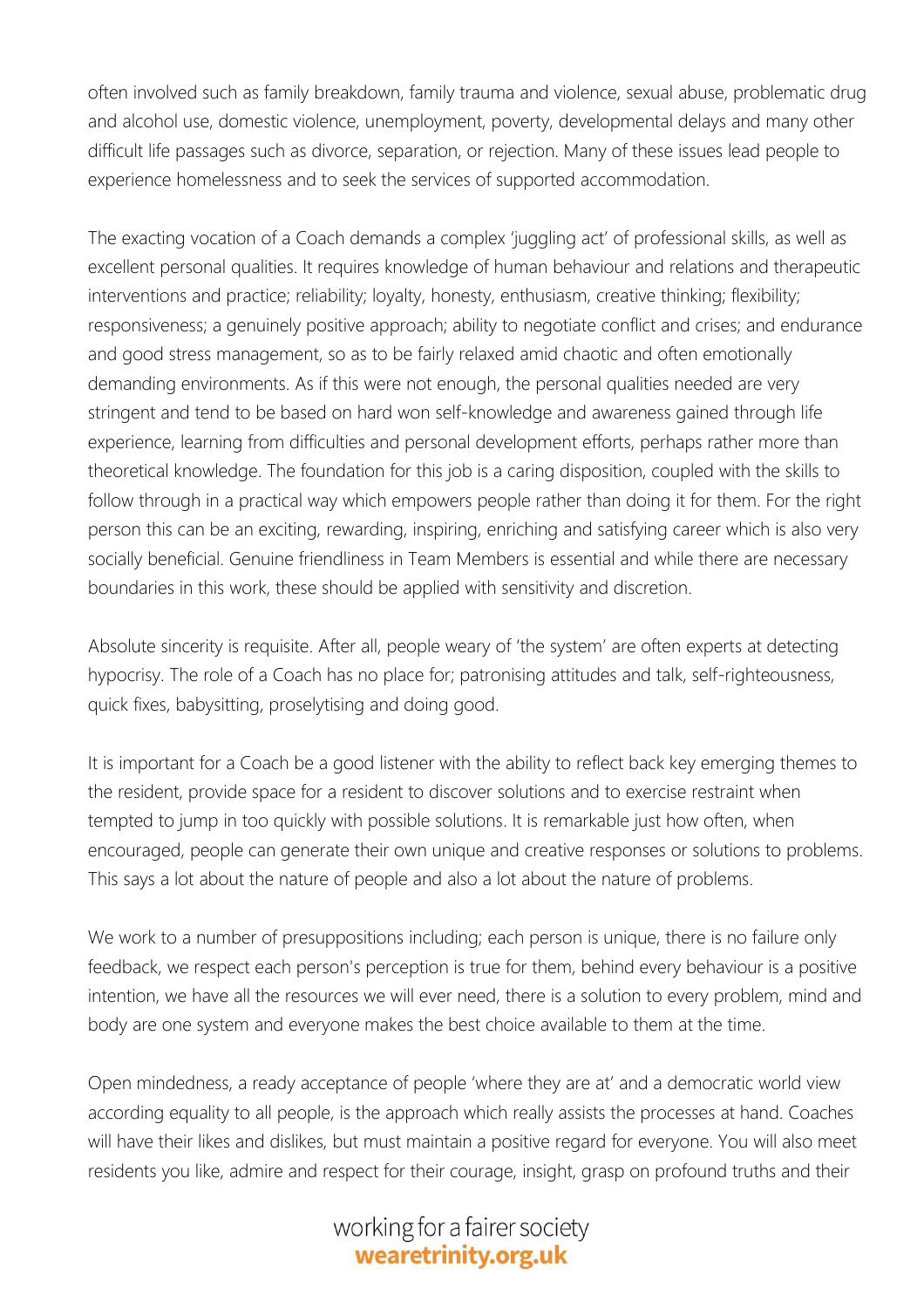often hard-won wisdom. The people you see growing and evolving, partly under your influence, will give you energy to deal with the more mundane or frustrating aspects of the work.

The role of Coach requires relevant training and qualification in the areas of housing, welfare advice, social work, mental health, health care, drug and alcohol dependency and due to the variety of sites to be visited daily it is essential that Coaches are owner drivers.

Finally, on an idealistic but also attainable note, Coaches who possess, develop and creatively employ the qualities outlined above can effectively and enduringly assist clients to find many ways of creating pathways within themselves, illuminated by a growing awareness and self-knowledge and helping residents discover their own, bountiful, inner resources.

Thanks for taking to time to absorb all this and if this is for you, I really look forward to hearing from you.

My very warmest regards,

Steve Hedley CEO – Creating Exciting Opportunities